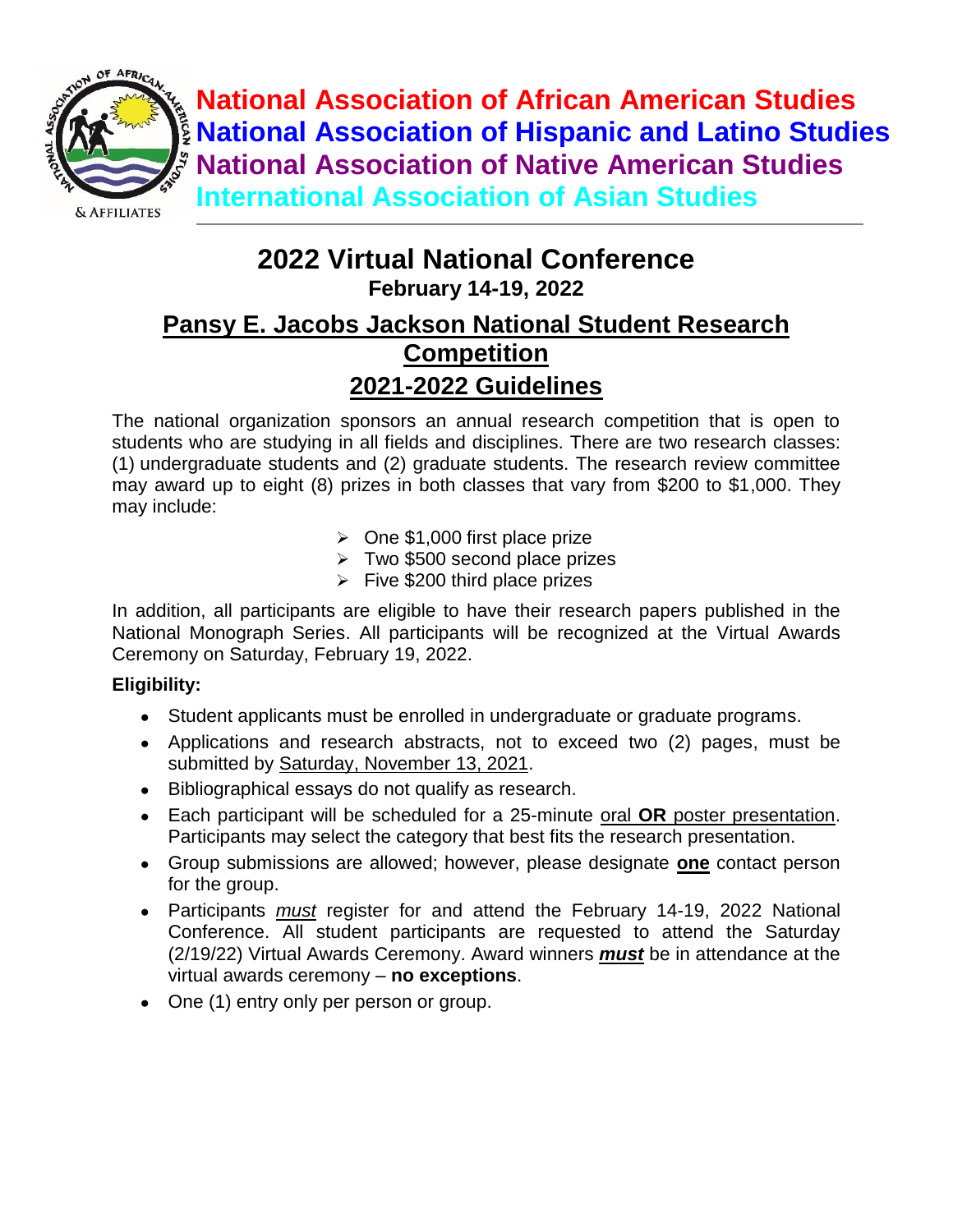#### **Judging Criteria:**

- Thorough use of available resources.
- Variety and appropriateness of sources.
- Quality of the research process description.

#### **Paper Length:**

• Papers must be a minimum of five (5) pages for undergraduate submissions and a minimum of ten (10) pages for graduate submissions. Paper lengths should not exceed twenty (20) pages.

#### **Submittal Date:**

● Complete papers must be submitted **electronically** to [naaasconference@naaas.org](mailto:naaasconference@naaas.org) no later than January 31, 2022.

#### **Bibliography:**

• Research papers must include a bibliography of at least ten (10) or more citations and be written in a standard bibliographic format (MLA, APA, etc.).

#### **Deadlines and Schedule of Activities:**

- Research abstracts not to exceed two (2) pages are due by November 13, 2021.
- Student registration fees (\$200.00/person) for the February 14-19, 2022 conference are due by January 5, 2022.
- Completed research papers are due by January 31, 2022.
- Accepted presentations will be scheduled for a 25-minute oral or poster presentation.
- All student participants are requested to attend the Virtual Awards Ceremony on Saturday, February 19, 2022.
- Award winners *must* be in attendance at the virtual awards ceremony on Saturday, February 19, 2022 - NO EXCEPTIONS.

#### **Entry Form:**

● A completed entry form must accompany abstracts (due 11/13/21).

#### **Judges:**

• Panel of professional and academic scholars representing diverse fields & disciplines.

#### **Award Ceremony:**

• Prizes will be presented to the winners at the February 19, 2022 luncheon.

#### **Student Recognition:**

● *All* student participants will be recognized at the awards ceremony with a certificate of participation. *All* students have the option of having their research published in the National Monograph Series.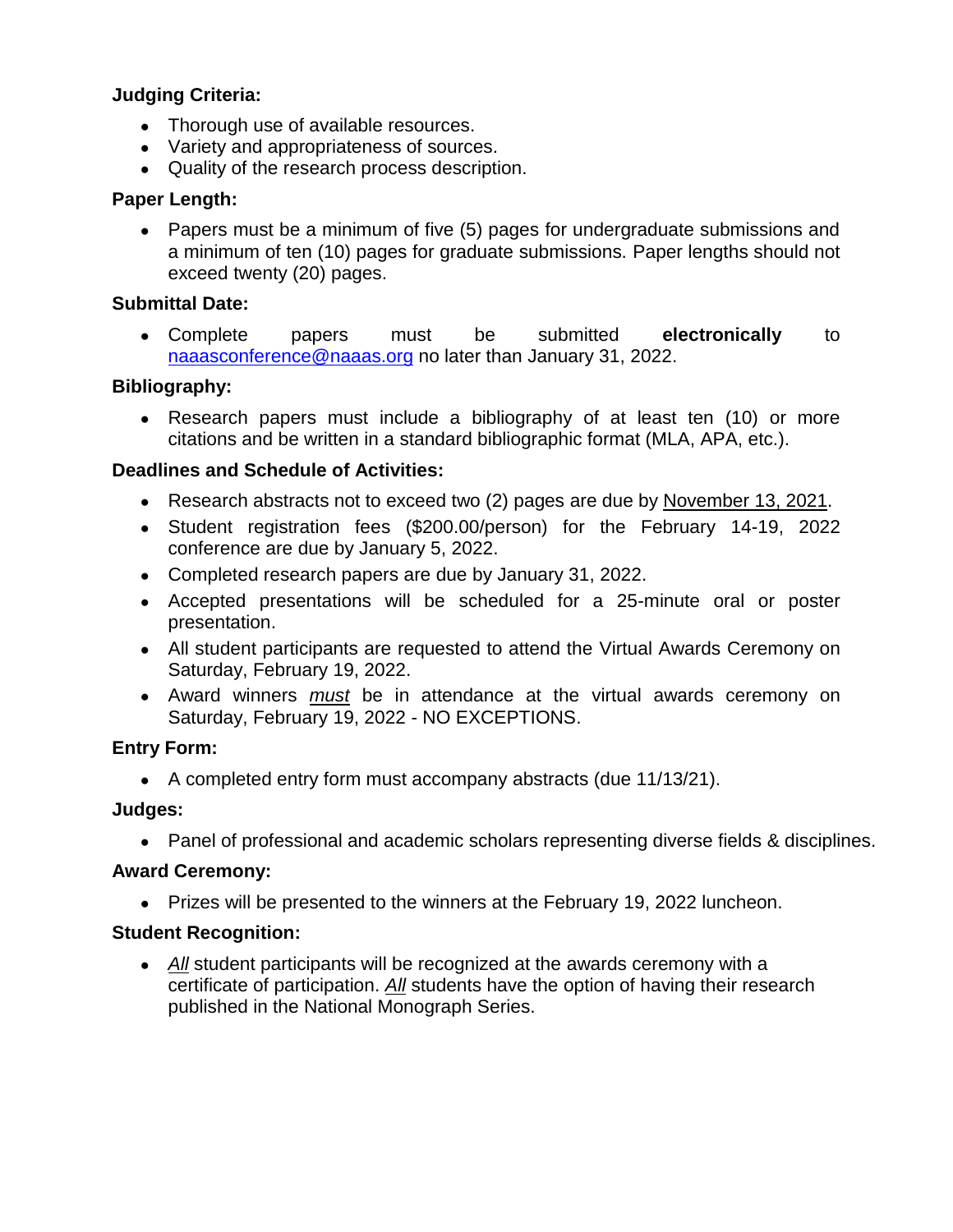#### **RECOMMENDED OUTLINE FOR [RESEARCH PAPERS](http://www.jshs.org/Paper_Submission.html)**:

- The title page must include the title, student's name, student's college/university, and advisor's name
- Table of contents
- **If applicable, statement that "research involving non-human vertebrates or** human subjects was conducted under the supervision of an experienced teacher or researcher, and followed state and federal regulatory guidance applicable to the human and ethical conduct of such research"
- **Introduction**
- Materials and methods
- Results (data or findings)
- Discussion and conclusions
- **References, or literature cited**
- Appendices (if applicable)

### **SECTIONS FOR A TYPICAL RESEARCH PAPER:**

#### **This information should serve as a guide. Some forms/types of research may utilize a different format.**

| Title:                    | A hint of what is to come. Be brief and informative. The title page must include the title, the<br>student's name, the student's school, category (such as biochemistry, computer sciences,<br>health, fine arts, education, physics & astronomy, etc.), type of paper (investigative, etc.), and<br>advisor's name. |
|---------------------------|----------------------------------------------------------------------------------------------------------------------------------------------------------------------------------------------------------------------------------------------------------------------------------------------------------------------|
| Abstract:                 | A description of the whole project in 250 words or less. It tells the reader about your topic and<br>what you think is important. (1-2 paragraphs)                                                                                                                                                                   |
| Introduction:             | A discussion of what has been done before and what you plan to do (question or problem)<br>including what is the source of your idea for your project - how did you come up with your<br>idea(s)? (1-4 paragraphs).                                                                                                  |
| Review of<br>Literature:  | A more in-depth review of other peoples' work, documented by library sources. (optional,<br>depending on details in the Introduction)                                                                                                                                                                                |
| Statement of<br>Purpose:  | This is a statement of the purpose of the study/experiment, including clear objectives. What are<br>the applications of this work? Why is this study important? Be sure that you show recognition of<br>the implications or importance of this work.                                                                 |
| Hypothesis:               | Clearly state your hypothesis, based on your background research and knowledge.                                                                                                                                                                                                                                      |
| Materials and<br>Methods: | A detailed description of the experiments and the design of the experiments, if applicable.<br>What were your variables and controls? Did you develop any new/novel techniques? Include<br>any details which are important to your experiment. Use complete sentences. (1-5 paragraphs,<br>if applicable)            |
| Results:                  | An organized summary of your data. Provides your readers with proof of your work. (3-10<br>paragraphs) Tables, graphs, charts, and photographs are good means to communicate your<br>results.                                                                                                                        |
| Discussion of<br>Results: | This section is where you explain how you interpreted your data. Discuss use of statistics and<br>sources of error. (1-5 paragraphs) - Are your results valid? Accurate? Precise?                                                                                                                                    |
| Conclusion:               | Your conclusion must flow from your results and relate to your hypothesis (i.e., whether or not<br>the hypothesis was supported).                                                                                                                                                                                    |
| Future Work:              | This would include predictions, ideas about refining your study or increasing precision or<br>accuracy, new questions raised, or what the next logical step would be if you continued this<br>work.                                                                                                                  |
| References:               | A resource for readers. Materials you read or people you talked with while preparing for,<br>designing, and writing about your research.                                                                                                                                                                             |
| Appendices:               | A place for extra information. Whatever is attached should be short and relevant to your work.<br>Graphs or charts that did not fit in your paper may be in the appendices.                                                                                                                                          |